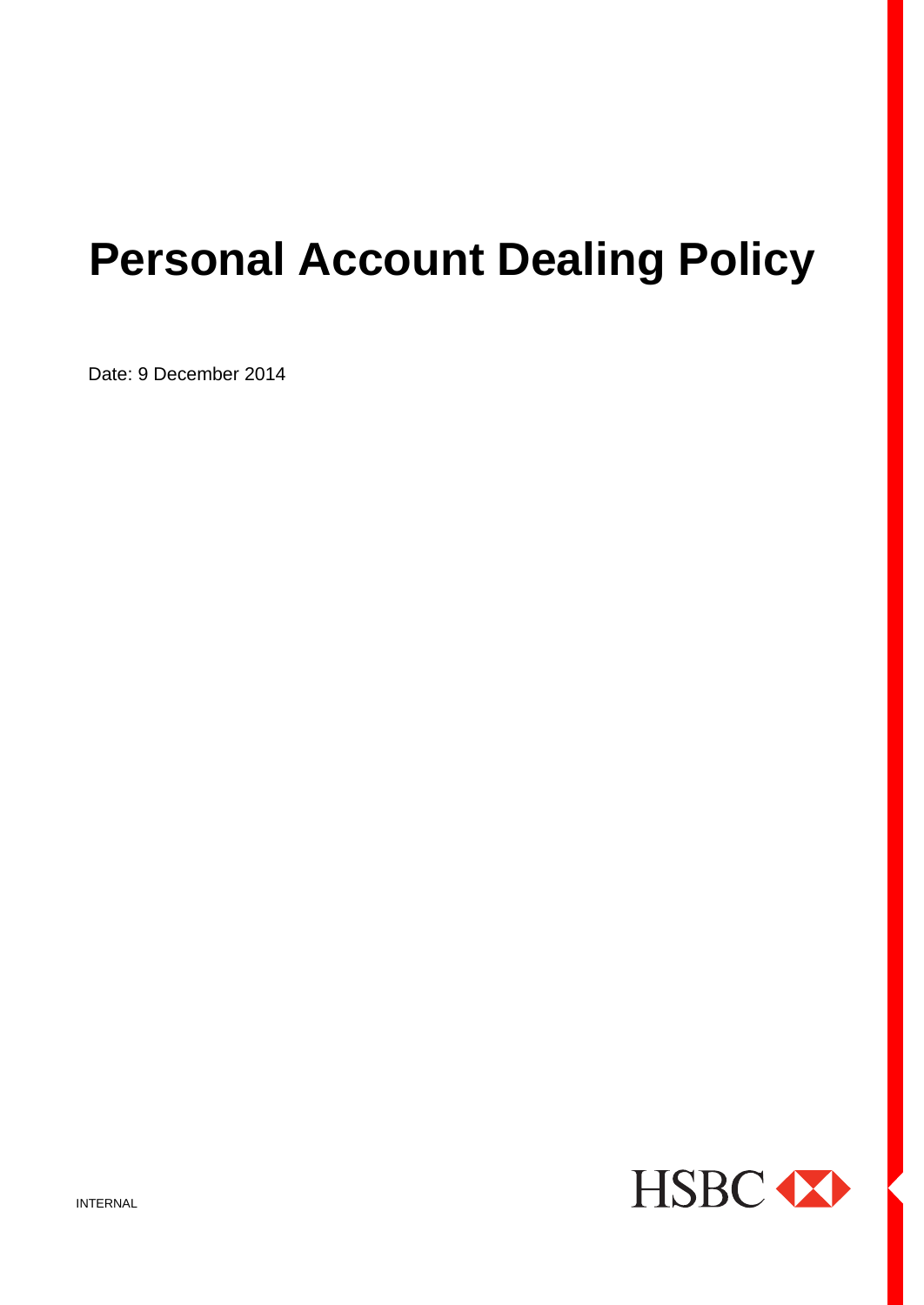## **Document Revision History**

| <b>Version</b><br><b>Number</b> | <b>Revision Date</b> | <b>Updated By</b>                            | <b>Summary of changes /</b><br>sections affected                                                             |
|---------------------------------|----------------------|----------------------------------------------|--------------------------------------------------------------------------------------------------------------|
| 1.0                             | Sept 2013            | <b>HBAU GBM</b><br>Regulatory<br>Compliance  | Reviewed Regional policy to<br>include changes required to<br>meet country-level regulatory<br>requirements. |
| 1.1                             | Oct 2014             | <b>HBAU GBM</b><br>Regulatory<br>Compliance  | Policy version reviewed by<br>internal stakeholders, finalised<br>for RMC for approval.                      |
| 1.2                             | Dec 2014             | <b>HBAU Regulatory</b><br>Affairs and Policy | <b>Formatting and General</b><br><b>Review</b>                                                               |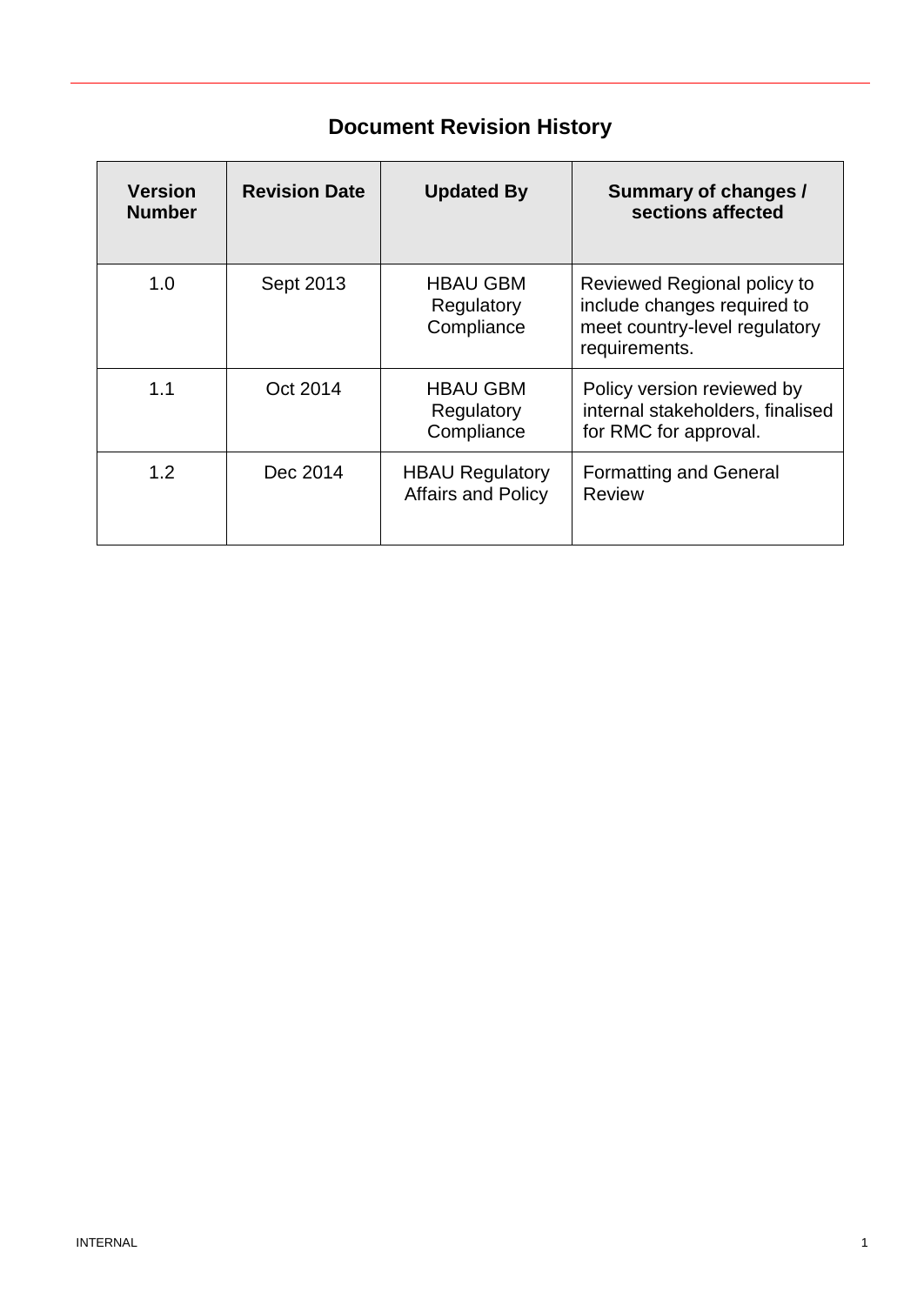## **Contents**

| 1. |                                                                                          |
|----|------------------------------------------------------------------------------------------|
|    |                                                                                          |
|    |                                                                                          |
| 2. |                                                                                          |
|    |                                                                                          |
|    |                                                                                          |
|    |                                                                                          |
|    |                                                                                          |
|    |                                                                                          |
|    | 2.6. HSBC Group Executives Share option schemes ("HSBC option schemes") and              |
| 3. | Part B – Applicable only to employees employed in the areas detailed under "Scope" (Page |
|    |                                                                                          |
|    |                                                                                          |
|    |                                                                                          |
|    |                                                                                          |
|    |                                                                                          |
|    |                                                                                          |
| 4. |                                                                                          |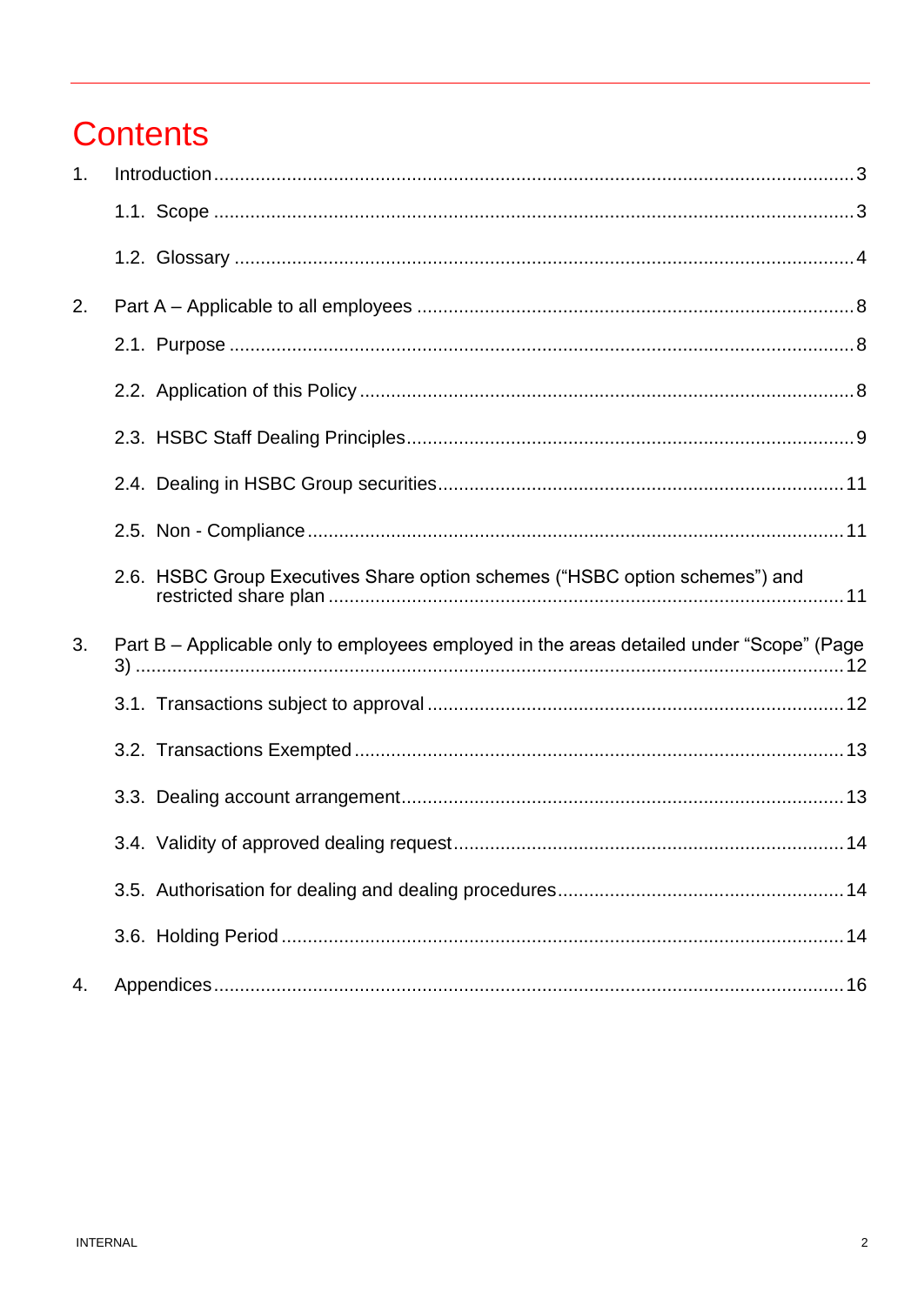### <span id="page-3-0"></span>1. Introduction

This document sets out the policy which HSBC Bank Australia Limited (HBAU) employees are required to follow if they wish to deal in Investments to which this policy applies.

#### <span id="page-3-1"></span>1.1. Scope

The Personal Account Dealing Policy ("the Policy") sets out requirements which are mandatory for all employees in Australia. Employees, including contractors and/or secondees, employed by or seconded to HBAU or The Hongkong and Shanghai Banking Corporation Limited, Sydney branch (HBAP SYH) are subject to this Policy. Where employees are employed by the above entities and are seconded to another HSBC Group company, they are required to observe that local entity's Personal Account Dealing Policy and in all cases the HSBC Group Staff Dealing Principles for the period of secondment. The Policy is separated into two parts as follows:

| Part A                         | <b>Part B</b>                                                                                                                                                                                                                                                                                                                                                                                                                                                                                                                                                                    |  |
|--------------------------------|----------------------------------------------------------------------------------------------------------------------------------------------------------------------------------------------------------------------------------------------------------------------------------------------------------------------------------------------------------------------------------------------------------------------------------------------------------------------------------------------------------------------------------------------------------------------------------|--|
| Applicable to all<br>employees | Applicable ONLY to employees in the following<br>areas:                                                                                                                                                                                                                                                                                                                                                                                                                                                                                                                          |  |
|                                | • Markets<br>• Markets Operations<br>• Capital Financing<br>• Banking<br>$\bullet$ HSS<br>• CMB (excluding Business Banking, PCM and GTRF)<br>• Global Asset Management (GAM)<br>• CEO's Office<br>$\bullet$ Finance<br>• Regulatory Compliance and Financial Crime Compliance<br>$\bullet$ Legal<br>• Company Secretariat<br>• Wholesale Risk, including LMU<br>• EXCO members to whom these businesses and functions<br>report<br>• Such other employees/businesses/functions as may be<br>advised by the Head of Regulatory & Financial Crime<br>Compliance from time to time |  |

All personal investments are subject to the HSBC Group Staff Dealing Principles and Rules set out in Part A, section 3. For employees working in the above-listed businesses and functions that are subject to Part B, approval for employees' investment is granted on a case by case basis and requests to invest may be declined for any reason the Bank deems fit. Should this occur, employees may not disclose to anyone that their request to deal has been declined.

This Policy may be amended from time to time. Amendments will be notified to employees by email or circular accordingly.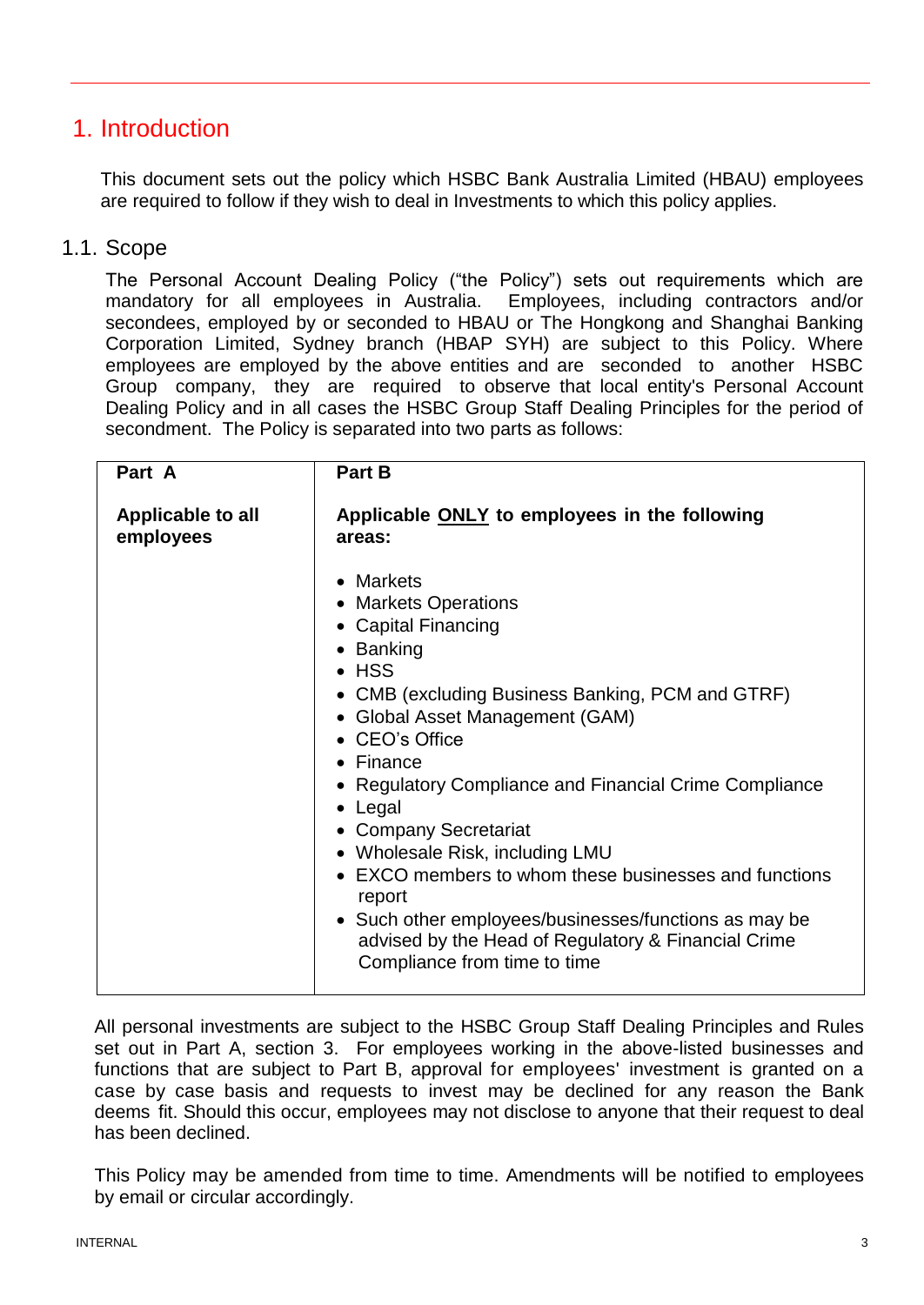#### <span id="page-4-0"></span>1.2. Glossary

#### **ADRs**

American Depository Receipts

#### **Business Day(s)**

Any day which the relevant financial market is open.

#### **Calendar Day**

All days in a month, including weekend and holidays.

#### **Confidential Information**

Is information which is received in confidence by one part of *HSBC Group*, or information which falls under the terms of a confidentiality agreement, or information in respect of which a duty of confidentiality arises in terms of common law. Confidential information would include, by way of example:

- information disclosed by customers about their own internal affairs;
- information about customers credit lines; or
- information about customers previous or proposed transactions.

#### **Connected Person(s)**

is:

- a. an *employee's* spouse or partner, children and other dependents, or any business, personal or domestic relationship where the *employee* has influence over the individual's judgment as to how to invest their property or exercise any rights attaching to their *investments*;
- b. any company or unincorporated body *controlled* by the *employee* and/or other person referred to in (a) above, or in which they have a *significant interest*;
- c. an estate or trust where the *employee* is dealing as personal representative of the estate or as the trustee of a trust in which the *employee* or a related person or company has an interest;
- d. an estate or trust where the *employee* is dealing as a personal representative or as a trustee otherwise than in (c) above, unless the dealing decision is based entirely on the advice of another person from whom it is appropriate to seek advice in the circumstances; and
- e. *employee* dealing for the account of another person unless they do so in the course of their employment with HSBC. This includes dealing for the account of:
- i. any other relative who shares the same household as the *employee*;
- ii. any person with whom the *employee* has close links; and

iii. any person whose relationship with the *employee* is such that the *employee* has a direct or indirect material interest in the outcome of the trade, other than a fee or commission for the execution of the trade.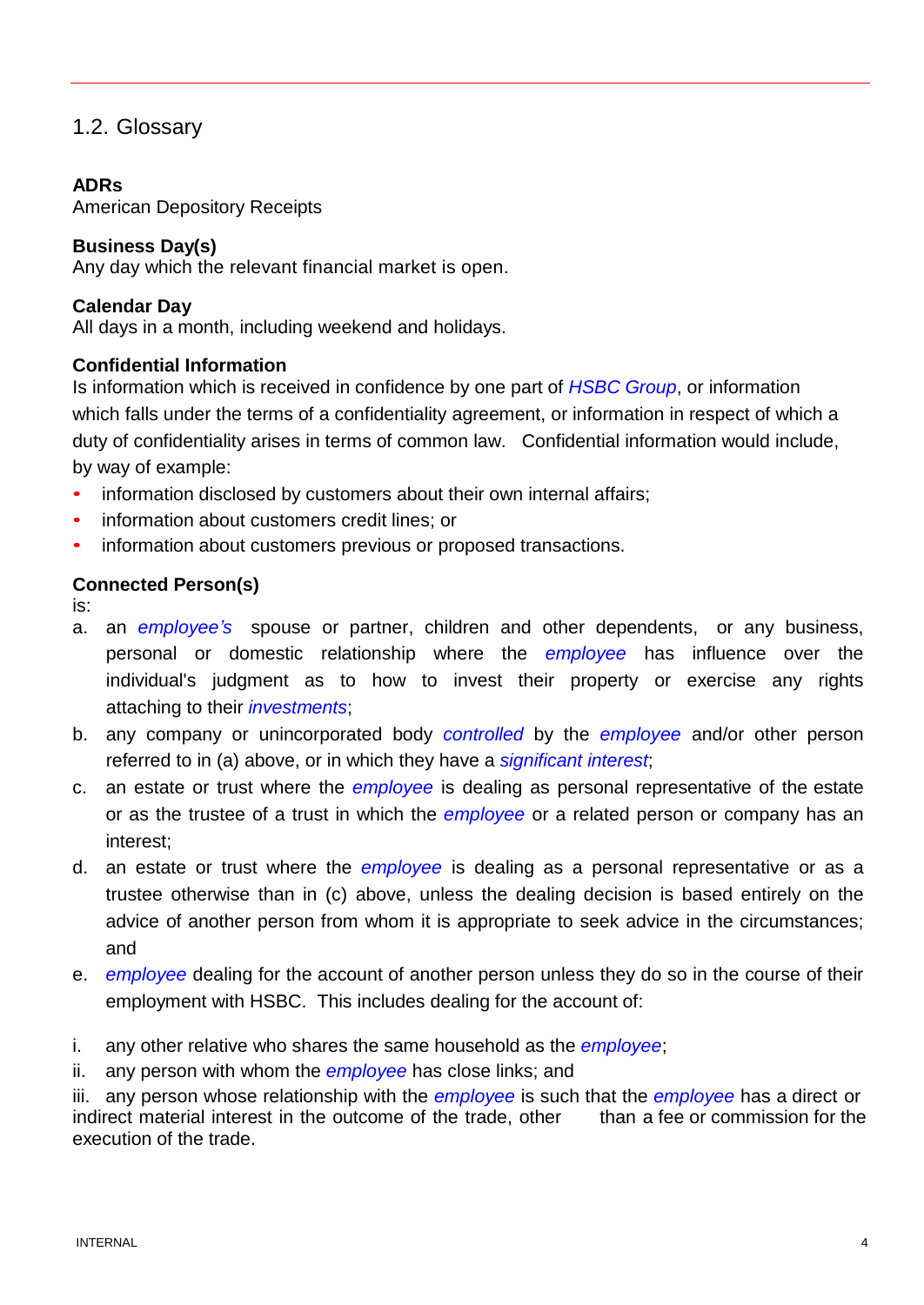#### **Deal**

is interpreted widely to mean buying (or an equivalent instruction) and selling (or an equivalent instruction) including, but not limited to, the grant, acceptance, transfer, pledge, charge, lien, assignment or novation, transfer for nil consideration, exercise or discharge of any *investment,* or option in respect of any *investment,* or agreeing to do so. For the purpose of the *PAD Policy this* does not include the taking up of a scrip dividend in lieu of cash or the receipt of scrip/bonus shares.

"Dealing" shall be construed accordingly.

#### **Employee**

includes:

a. workers (whether on a permanent or temporary contract, full-time or part-time and including those on gardening leave);

- b. individuals working under a contract of service/s or otherwise; and
- c. secondees from any *HSBC Group* company;

#### **ETFs**

Exchange Traded Funds (open or closed end)

#### **Household Expenses**

in relation to FX transactions, include:

- a. the day to day running costs of maintaining an overseas property;
- b. mortgage repayments;
- c. holiday money currency; and
- d. the exchange of currency in order to pay for an overseas educational course etc.

It is recommended that in order to avoid creating unnecessary suspicion into your actions any substantial expenses (which can be referenced by corresponding documentation) are recorded by you and your *Line Manager.* Substantial expenses include for example, a large order of currency to finance the purchase of a property.

#### **HSBC Group**

HSBC Holdings plc and all its subsidiaries

#### **HSBC Group Securities**

*securities* issued by any member company of the *HSBC Group* and not just *securities* issued by HSBC Holdings plc itself, together with American Depository Receipts (**ADRs**), warrants, options and other derivatives thereon

#### **Inside Information**

Information that is not generally available and, if the information were generally available a reasonable person would expect it to have a material effect on the price or value of a financial products. Such information is sometimes referred to as price sensitive information.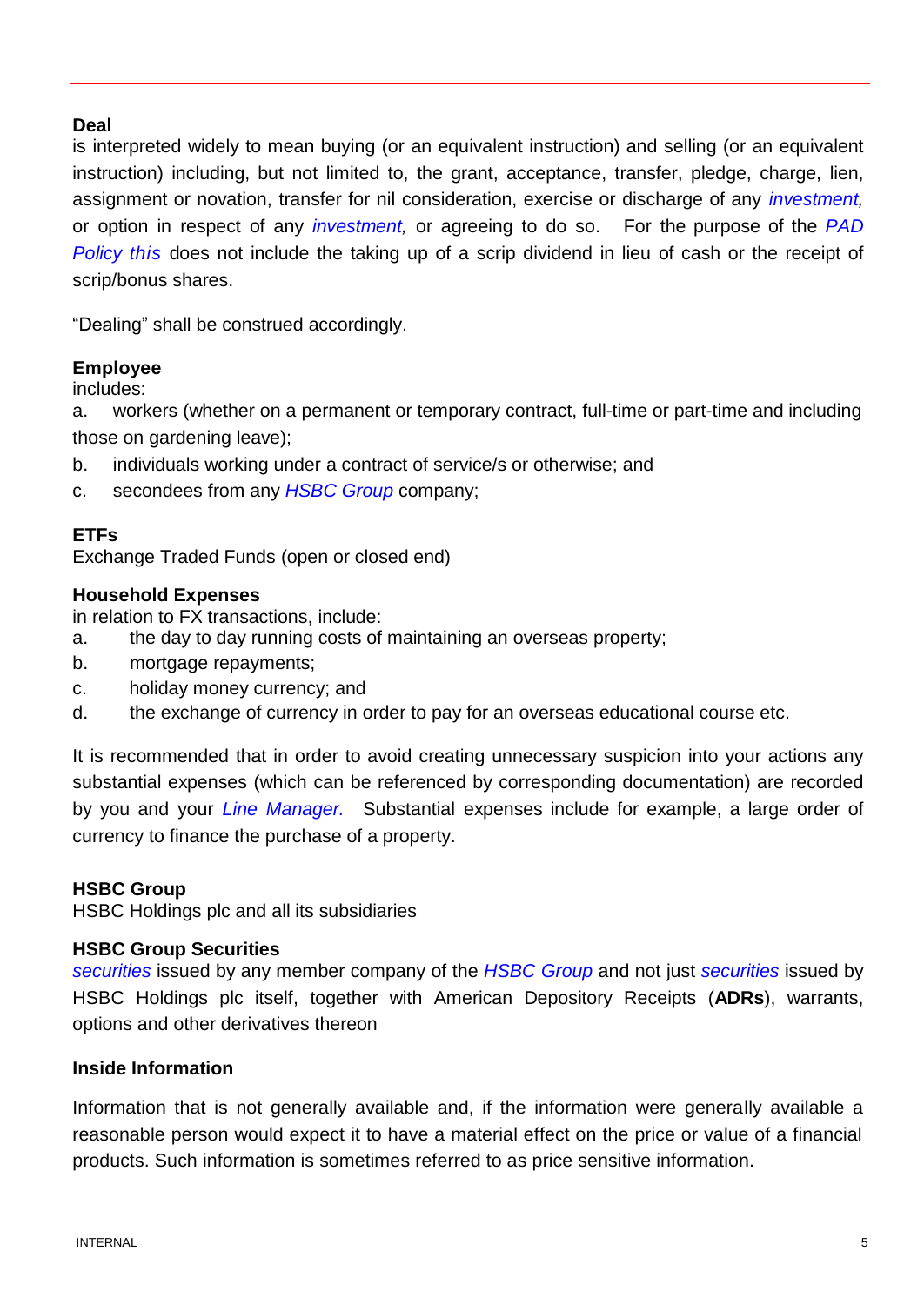#### **Insiders**

Employees with Inside Information

#### **Investments does** include:

- Bonds
- Bullion and precious metals
- Contracts for differences
- Dealing in rights
- Depositary receipts
- Derivatives includes all forms of financial products which includes elements of options, forwards or swaps; or any combination thereofExchange Traded Funds (ETFs)
- FX including FX Spot, FX Forwards, FX Futures and FX Options (with the exception of FX Spot solely for managing H*ousehold Expenses* as defined in the *PAD Policy*).
- REITs
- Securities (for the avoidance of doubt, comprise shares, debt securities, warrants, depositary receipts, options, futures, contracts for differences and any other instrument capable of being traded or executed)
- Warrants

#### **Investments does not** include:

- Certificates of deposit
- Exercise of an option or warrant with the right to release an equity security
- Foreign Currency spot for the purpose of managing household expenses
- Shares in an open-ended investment company (OEIC)
- Structured deposits
- Taking up of a scrip dividend in lieu of cash or the receipt of scrip/bonus shares
- Unit Trusts

#### **Line Manager**

is the individual or individuals to whom *you* report, as notified by HR.

#### **Public Information**

this covers information that is freely available to the public and employees, things like published press releases and public phone directories.

#### **Restricted Person(s)**

a small number of individuals working in the businesses who must follow the "Code for [Dealing](http://compliance.ghq.hsbc/compliance/home.nsf/ByRef/UKAP89YCF509525806102010/%24FILE/Code%20of%20Dealing.doc?Open) in Group [Securities"](http://compliance.ghq.hsbc/compliance/home.nsf/ByRef/UKAP89YCF509525806102010/%24FILE/Code%20of%20Dealing.doc?Open) when dealing in *HSBC Group Securities*.

*Employees who* are "Restricted Persons" are notified of their Restricted Person status which provides guidance as to the procedures to be followed before dealing in *HSBC Group Securities;* this includes compliance with the requirement not to *deal* in any *HSBC Group Securities* without obtaining clearance to *deal* in advance. *Employees* who have not been advised that they are a "Restricted Person" should consider themselves as "Non Restricted"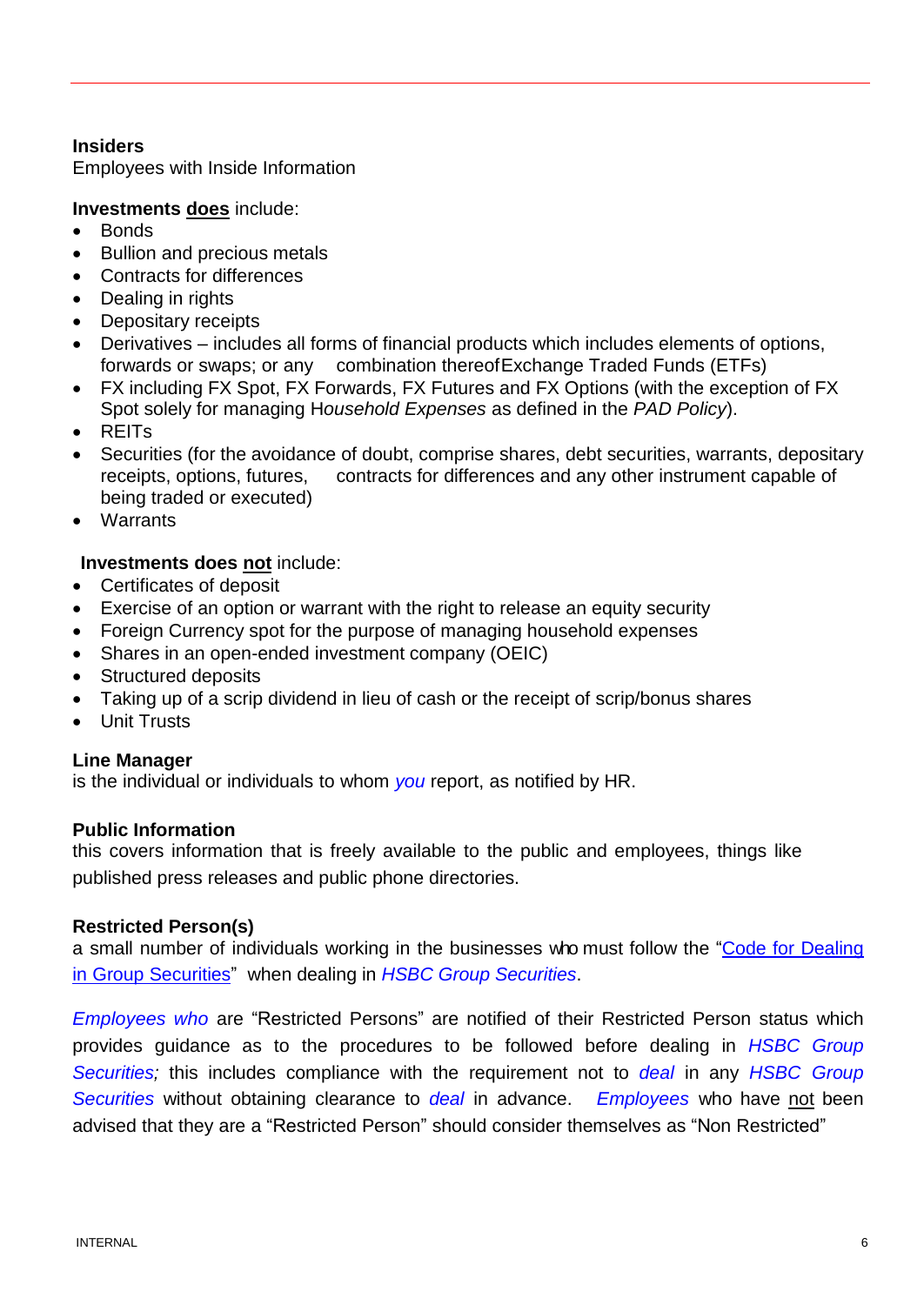#### **Significant interest**

any investment in an unlisted company or partnership or any other *investment* with a market value in excess of AUD25,000.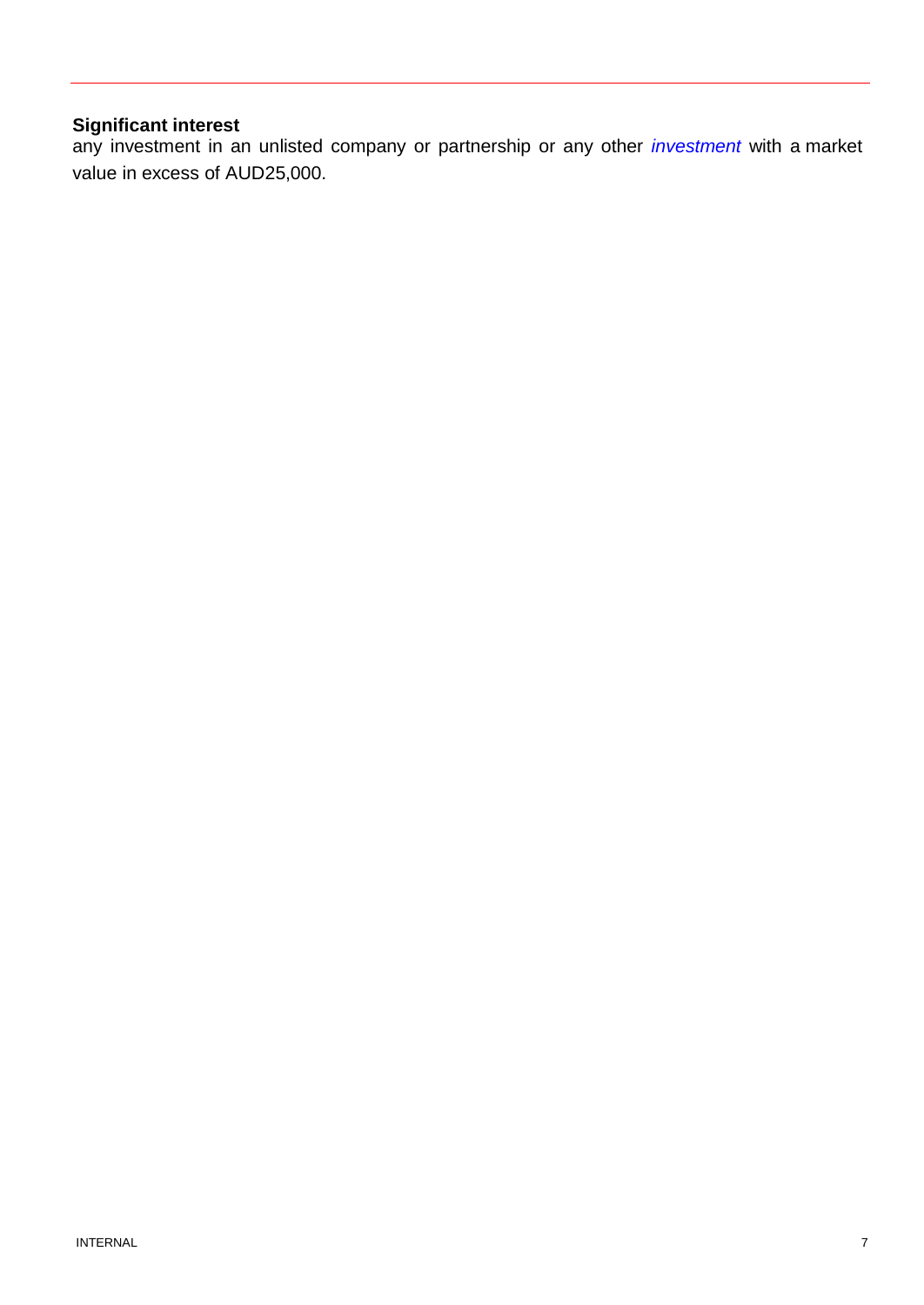## <span id="page-8-0"></span>2. Part A – Applicable to all employees

#### <span id="page-8-1"></span>2.1. Purpose

This Policy constitutes notice of restrictions as required under the Corporations Act 2001 ("Corps Act"); particularly the insider trading prohibitions (Division 3 Corps Act) and rules on managing conflicts (Corps Act s. 961J).

The Policy is designed to ensure you are aware of the restrictions on your personal account transactions and of the measures established by HSBC in connection with your personal transactions. The Policy is designed to:

- i. Prohibit insider dealing and/or market manipulation;
- ii. Prevent the front running or tailgating of customer orders and/or research recommendations;
- iii. Manage actual, potential or perceived conflicts of interest;
- iv. Avoid dealing on margin in order that employees do not find themselves in serious financial trouble
- v. Reduce the 'velocity' of trading (during working hours employees should be working for HSBC and not concentrating on their own financial activities); and
- vi. Discourage speculative dealing

Apart from legal and regulatory obligations, HSBC Group policies also stipulate the requirement to have effective policies in place to manage employees' personal trading. Some of these requirements are outlined in the GSM 5.11, Compliance FIM B2.11, Markets FIM B3.3 and CMB FIM B5.8.

**Dealing whilst in possession of inside information or passing inside information to others or procuring others to deal while in possession of inside information are criminal offences.**

<span id="page-8-2"></span>2.2. Application of this Policy

This Policy applies to all HBAU employees. Any personal investment made by employees is subject to this Policy.

Any Investment made by employees on behalf of the following is also subject to the terms of this Policy:

- a) any other person who has given permission or authority to the employee's member in their personal capacity to invest on his/her behalf. For example, spouse, children, parents, other relatives, cohabitees and friends (Connected Persons);
- b) any company, partnership or other unincorporated body controlled by the employee and/or by any Connected Person(s), or in which the employee or the Connected Person(s) individually or in aggregate has an interest in excess of 50 percent; or

c) in the employee's capacity as a personal representative of an estate, as an executor or as a trustee of a trust (in or under which there is a significant interest held by employees and/or any associated person (including a company), except, in making the decision to invest, employees are relying entirely on the advice of another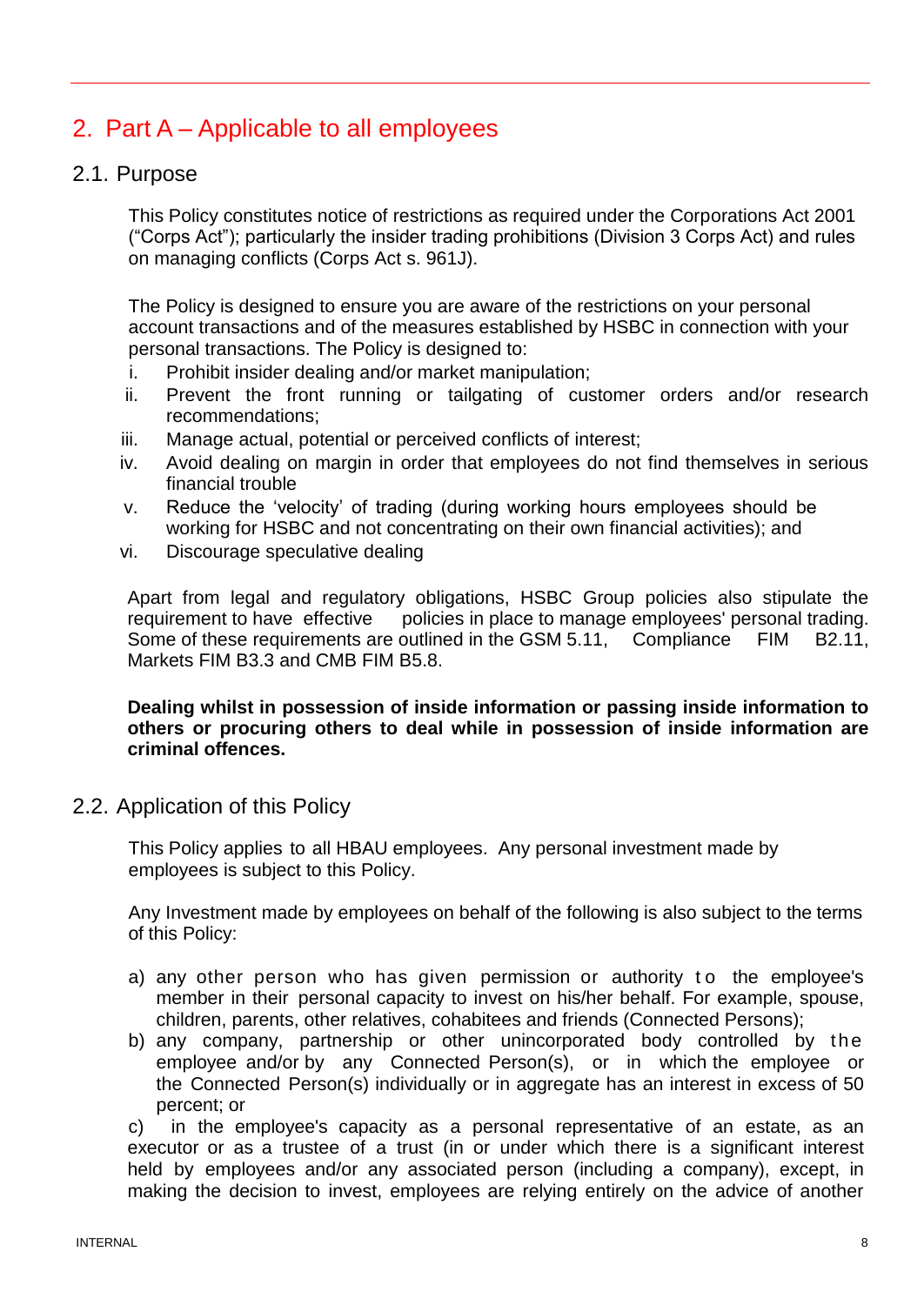person from whom it is appropriate to seek investment advice in the circumstances.

For the avoidance of doubt all dealings undertaken by Connected Persons are subject to this Policy; unless the Employee confirms that such dealings are managed on an arm's length basis and the Employee has no influence over the decision making for such dealings. (Please refer to the Glossary for the definition of Connected Persons.)

#### <span id="page-9-0"></span>2.3. HSBC Staff Dealing Principles

The guiding principles on which this Policy is based are:

- a) client interests remain paramount at all times and under no circumstances may be prejudiced;
- b) whilst employees are free to manage their own Investments, they should not speculate and/or overtrade which may prejudice the interests of any HSBC Group Company or its clients; and
- c) the HSBC Group's reputation for integrity and honesty is of the highest priority and should be maintained at all time.

The following HSBC Group Staff Dealing Principles and Rules apply to **ALL** employees' investments including transactions which do not require prior approval:

- (a) Employees must not deal or procure advise or cause any other person to deal in any Investment if in possession of inside information or Confidential Information about an issuer. This prohibition applies no matter how the information was obtained, i.e. whether or not the information in possession is a result of his or her employment with the Group.
- (b) Employees must not deal in circumstances which present a conflict of interest with the Group's customers or clients or the employee's duties: -
- i. Employees whose role is to execute or deal in, or advise on, securities, Investments or financial instruments for clients or for the Group are prohibited from engaging in personal investment in their coverage sector product, e.g. a FX trader should not deal in currencies or related Investments (other than for household expenses, holiday expenditure, or salary repatriation)
- ii. Employees whose role is not directly involved in executing or dealing, but whose business line carries out such activities, are permitted to request to deal in securities or Investments, subject to submission to Line Management and Regulatory Compliance with appropriate pre- approval arrangements.
- iii. Research analysts and research associates should not deal in any security in their sector or on which they write or are intending to write.
- iv. Employees cannot deal in a security in circumstances where he or she know, or should know, that a Group company intends to publish a written recommendation or a piece of research analysis which could reasonably be expected to affect the price of that security.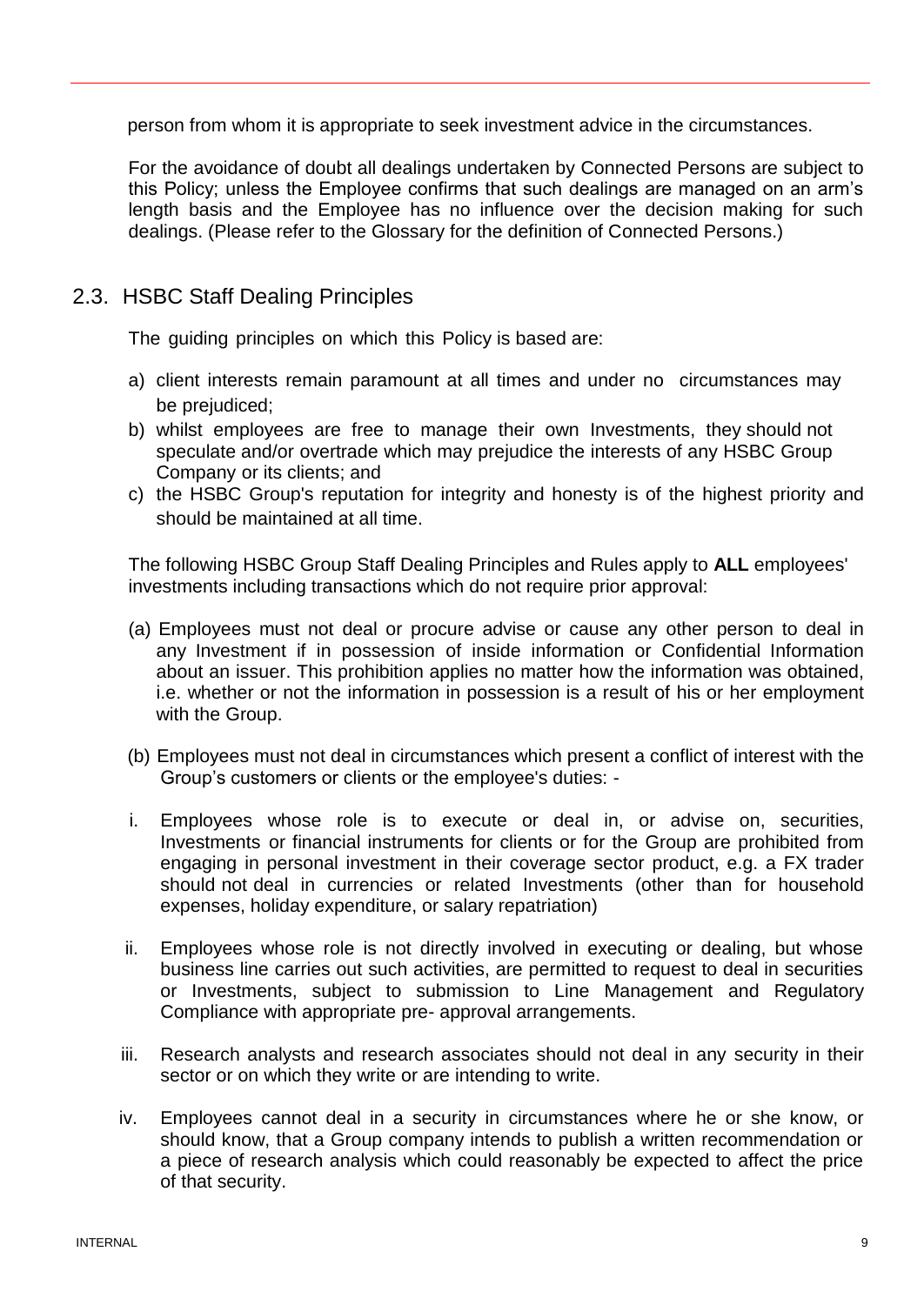- c) Dealing must be for normal investment reasons; speculative dealing e.g. spread betting is not permitted.
- d) Employees must not deal if such dealing could potentially commit him/her to a financial liability which could not easily be met from readily available funds or which over-stretches his or her financial resources.
- e) Employees are not permitted to deal on margin or undertake any leveraged trading.
- f) Employees must not deal if such dealing could affect the employee's good standing or reputation, or the good standing, reputation or best interests of the Group or his/her employing company.
- g) Employees must not deal in circumstances which affect his or her duties to the Group or to his or her employing company.
- h) Employees must observe the spirit of these principles and any applicable regulatory requirements or legislation.
- i) Employees must observe the HSBC Group policy on dealings in HSBC Group Securities as laid down from time to time.
- j) If employees are prohibited from dealing under any circumstances, he/she must not: i. procure any other person to deal on his or her behalf; or ii. communicate any information or opinion to any other person if they know, or have reason to believe, that the person will, as a result, enter into a transaction, or counsel or procure some other person to do so.
- k) Employees must comply with the dealing restrictions listed on the Share Dealing Restricted List ("SDRL"), available through the hyperlink – <https://compliance.systems.uk.hsbc/SDRL/>
- l) The SDRL changes on a regular basis and the onus is on employees to check it prior to any dealing.
- m) Employees are not permitted to sell short and carry out any transaction which he or she could not settle if call upon to do so.
- n) Employees should not collude with others for the purpose of creating trading volume or price movement.
- o) Accounts managed by a discretionary account or investment manager on behalf of employees i.e. where the employee has no involvement in decision making regarding the Investments that enter or leave the account, are exempt from this policy (this principle does not however apply when dealing in HSBC securities, or if the request to deal is from a restricted person).
- p) New Recruits For some new recruits, this Policy may conflict with their existing investment strategy. Where new employees maintain Investments and/or positions that conflict with this Policy they should refer to Compliance. In certain circumstances they may be requested to close out such positions within three months of joining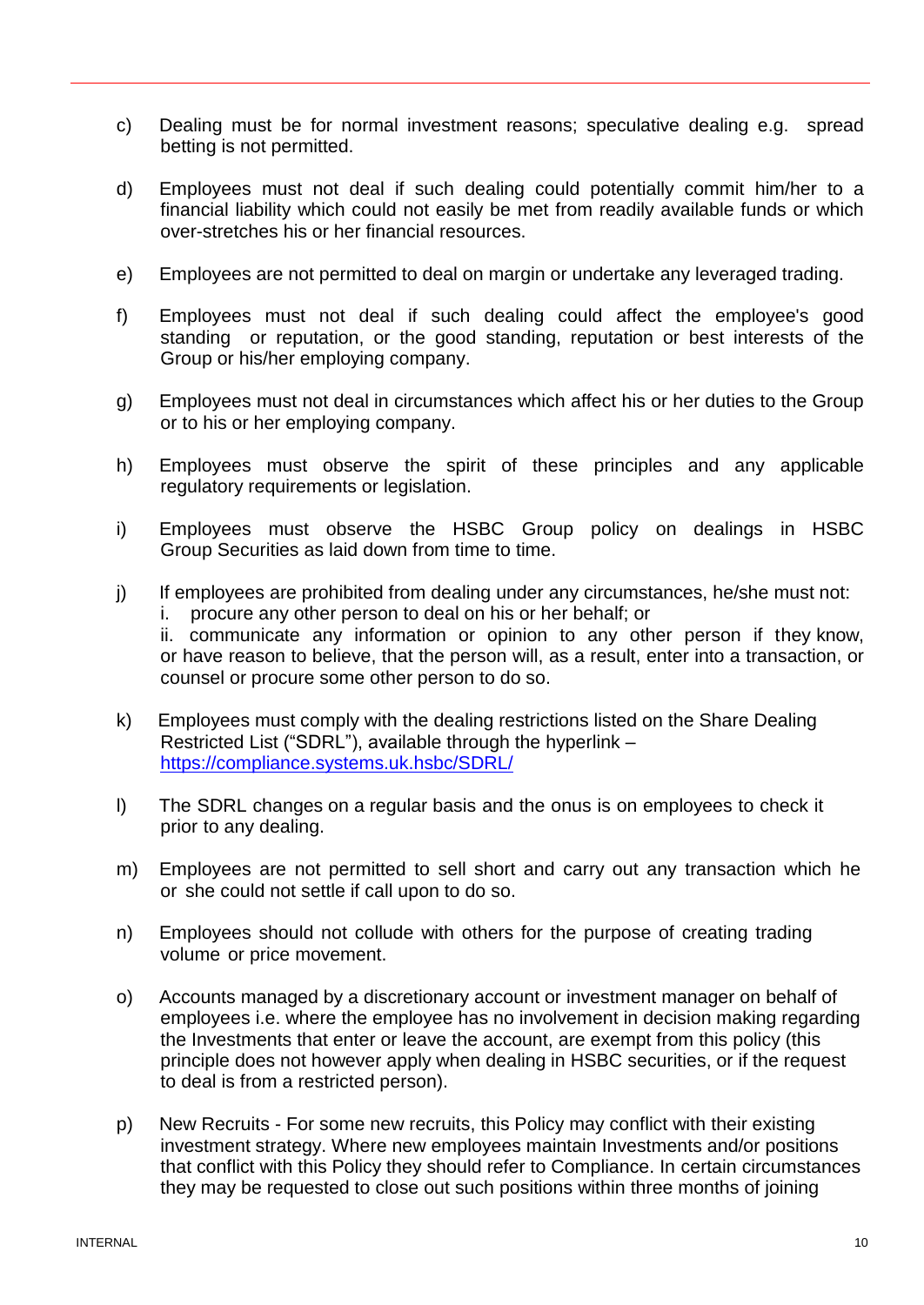HSBC.

#### <span id="page-11-0"></span>2.4. Dealing in HSBC Group securities

In addition to the requirements in the preceding sections, the [Code for Dealing in HSBC](http://fim.ghq.hsbc/FIM/home.nsf/ByRef/EMEA75UAVP08335207082007?Open)  [Group Securities](http://fim.ghq.hsbc/FIM/home.nsf/ByRef/EMEA75UAVP08335207082007?Open) ("the Code") imposes additional requirements upon "Restricted Persons" who wish to deal in HSBC Group securities. Restricted Persons are notified of their status directly by HSBC Group Company Secretary.

If you are a "restricted person" as defined in the Code, you are required to comply with the Code in addition to the HSBC Group Staff Dealing Principles and Rules (GSM 5.11). However, in respect of prior authorisation to deal in Group securities, you only need to obtain the usual authorisation from Group Company Secretary or a designated Director as stipulated in paragraph 4(e) of the Code, local authorisation in addition is not required.

If you do not fall within the definition of "restricted person" in the Code, you are still required to comply with this Policy and the Code in relation to dealing in HSBC Group Securities. For those relevant individuals as set out on page three prior approval is also required.

#### <span id="page-11-1"></span>2.5. Non - Compliance

Employees are bound by this Policy and are required to observe it at all times. Breach of any part of this Policy will be considered a serious breach of your terms of employment and disciplinary action (up to and including dismissal) may be taken against you.

#### <span id="page-11-2"></span>2.6. HSBC Group Executives Share option schemes ("HSBC option schemes") and restricted share plan

There are existing HSBC Share Option Schemes which apply to employees. These schemes includes the Overseas Savings-Related Share Option Schemes or other Share Saving Plan, which can be offered each year to employees who have completed one year service, and the Restricted Share Plan , which is a long-term remuneration plan designed to reward executives of HSBC Holdings plc. and its subsidiaries by way of delivering rewards of HSBC Holdings shares. Participation in these plans is at the discretion of the HSBC Group's Remuneration Committee.

The exercise of any part of the plans or the receipt of shares under the plans is **NOT** a dealing requiring prior approval for the purposes of this Policy or the Codes governing dealings in HSBC Group securities by employees. **Any subsequent dealing in HSBC shares obtained under these plans requires prior approval according to this Policy and the Code.**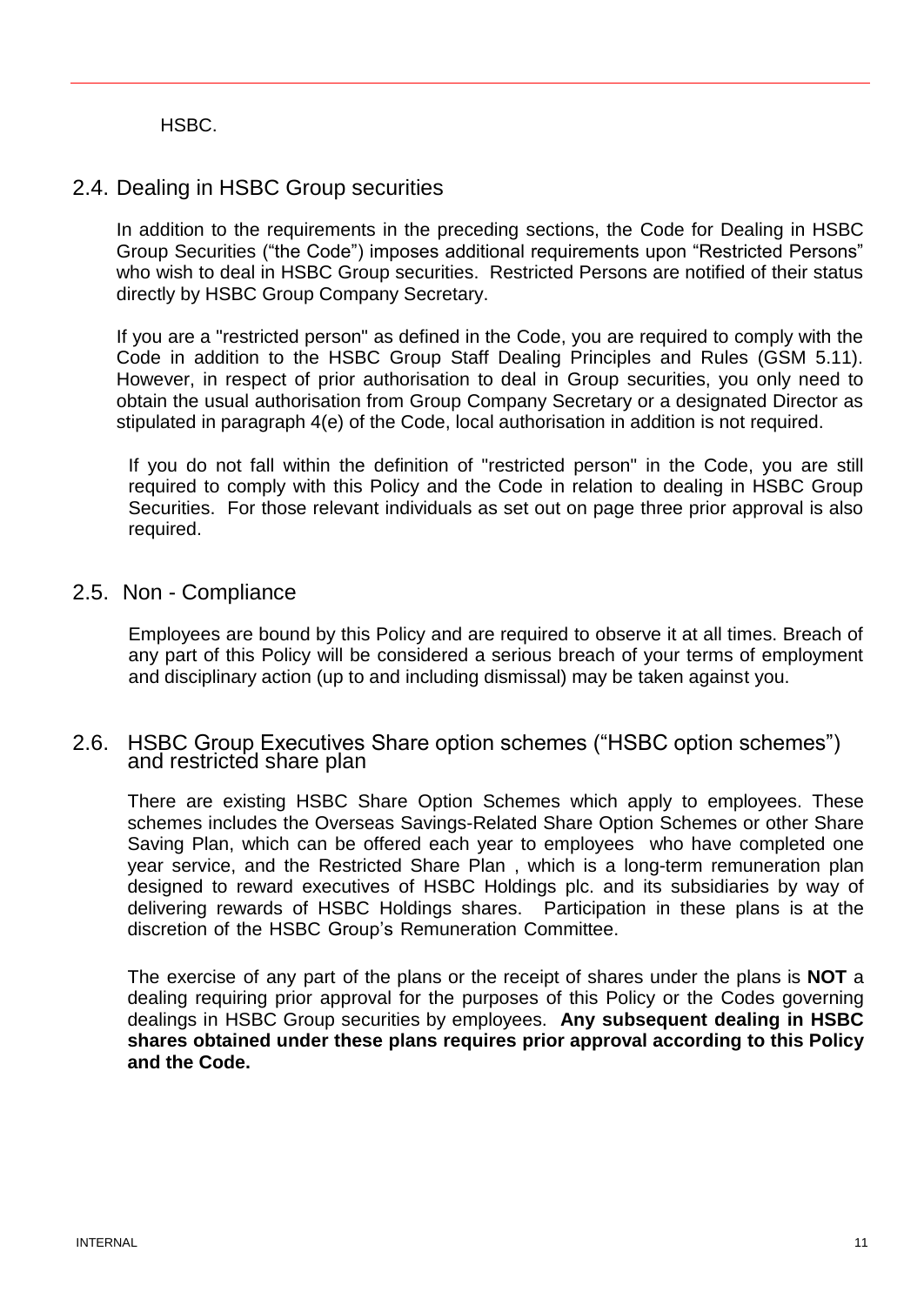## <span id="page-12-0"></span>3. Part B – Applicable only to employees employed in the areas detailed under "Scope" (Page 3)

<span id="page-12-1"></span>3.1. Transactions subject to approval

Prior approval is required for the following transactions:

- (a) any dealing (including purchase, sale or transfers) in any equity or debt securities (including preferred or convertible securities) of any company or corporation incorporated anywhere in the world whether listed or not, including transactions in any debt securities issued by or on behalf of a government, a government body, a local authority or other public or state owned entity and derivatives in such Investments or any other company.
- (b) any disposal of shares subscribed for under initial public offering (IPO) whether or not approval was required under this Policy to subscribe for the IPO;
- (c) any dealing in any other depositary receipts or certificates representing securities (e.g. ADRs/GDRs or securities similar to ADRs/GDRs);
- (d) subscription of shares pursuant to a rights issue which is beyond the proportional entitlement as an existing shareholder;
- (e) any dealing in derivatives including but not limited to options, warrants, futures or contracts;
- (f) Foreign Exchange Currency Spot Transaction (other than for the purpose of managing household expenses, holiday expenditure and salary repatriation) and derivatives related to FX (FX Forwards, FX Futures and FX Options).
- (g) any dealing in REITs. **Pre-approval required for employees within GBM only.**
- (h) any dealing in Exchange Traded Funds (ETFs). **Pre-approval required for employees within GBM only.**
- (i) dealing in bullion and precious metals. **Pre-approval required for employees within GBM only.**

If an employee is considering an investment and he/she is uncertain as to whether or not approval is required, the employee should contact HBAU Regulatory Compliance for clarification.

Employees should note that dealings in certain securities and derivatives may be prohibited from time to time. A list of prohibited securities and derivatives is contained in the Share Dealing Restricted List [https://compliance.systems.uk.hsbc/SDRL/.](https://compliance.systems.uk.hsbc/SDRL/) It is the responsibility of the employee to check the SDRL prior to submitting a request for dealing approval.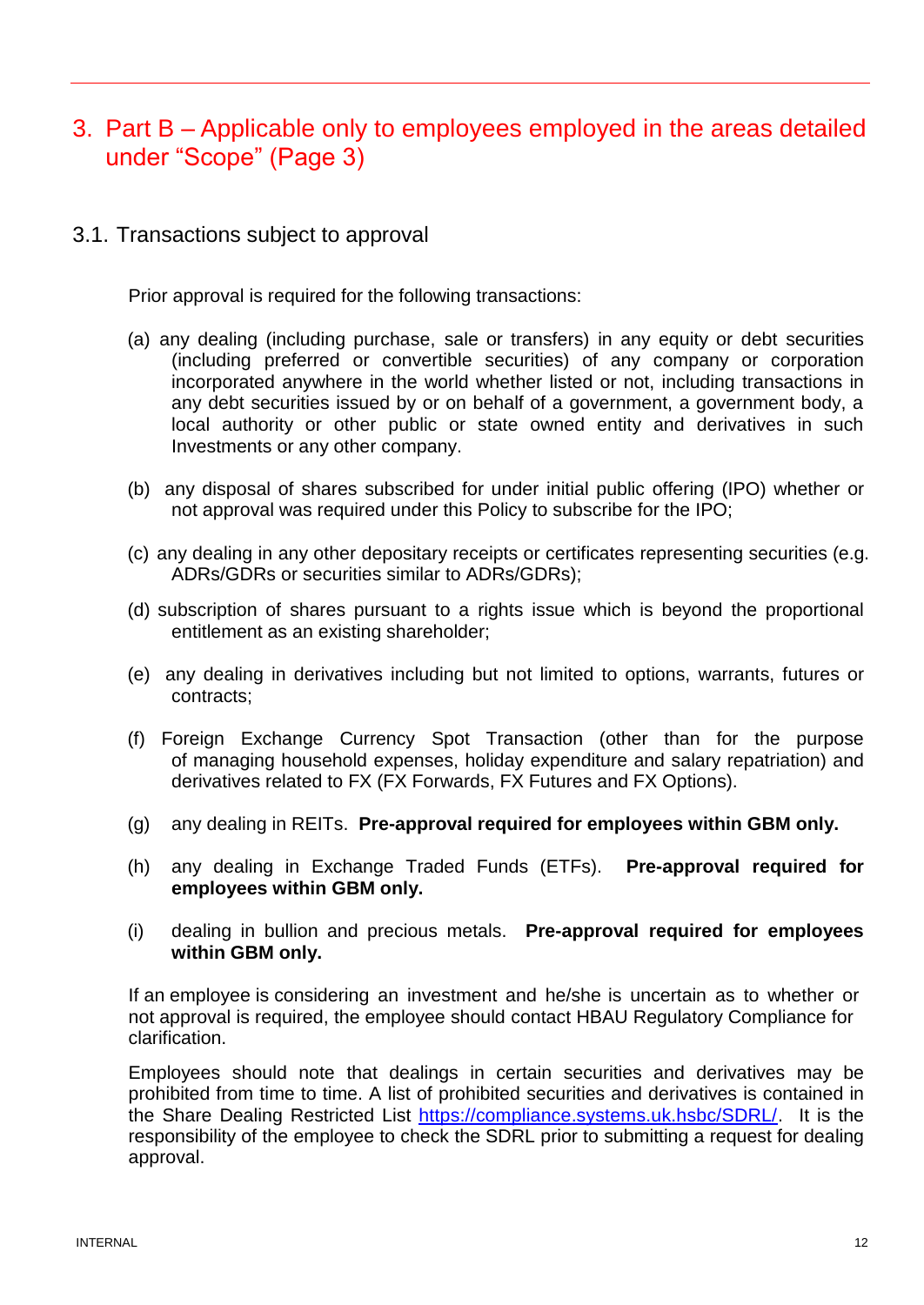#### <span id="page-13-0"></span>3.2. Transactions Exempted

For the avoidance of doubt under this Policy, prior approval **is NOT required** for dealing in the following:

- (a) unit trusts and mutual funds;
- (b) the subscription for equity or debt securities under new issues or initial public offering ("IPO") decided by ballot and under which no part of the allocation to the employee is by way of placement regardless of whether an HSBC Group company is involved in the issuance subject to the following:
	- i. Insiders in the issuance may not subscribe for public tranche of securities or REIT units offering where HBAU is involved as advisor, sponsor, bookrunner underwriter;
	- ii. Insiders must not participate in the placing tranche of securities or REIT units offering where HBAU is involved as advisor, sponsor, bookrunner or underwriter.
	- iii. Employees who receive allocation in an IPO should declare details of the allotment as soon as practicable but not later than 2 weeks of receipt of the allotment notice. The 30 day holding period applies for IPO allotment.
- (c) purchase of structured deposit;
- (d) the exercise of an option or warrant with the right to receive an equity security;
- (e) Foreign Currency Spot Transaction for the purpose of managing household expenses, holiday expenditure and salary repatriation;
- (f) certificates of deposit;
- (g) taking up of a scrip dividend in lieu of cash or the receipt of scrip/bonus shares;

Employees may have assets managed on a fully discretionary basis by a professional fund manager PROVIDED THAT in relation to any transaction undertaken for the account, he or she does not give instructions to effect (or advise on) the particular transaction (i.e. the account must be managed entirely at the fund manager's discretion).

Employees should also note that all scrip/bonus shares taken up are subject to a 30 Calender day holding period, further details of which are set out in section six below.

#### <span id="page-13-1"></span>3.3. Dealing account arrangement

Employees may deal through a broker, bank or other investment firm if they wish to deal in Investments to which these procedures apply.

It is the responsibility of each employee to ensure Regulatory Compliance receives a copy of contract notes for all deals that are subject to these procedures.

#### **Employees must instruct their broker, bank or investment firm to forward a copy of contract notes directly to Regulatory Compliance.**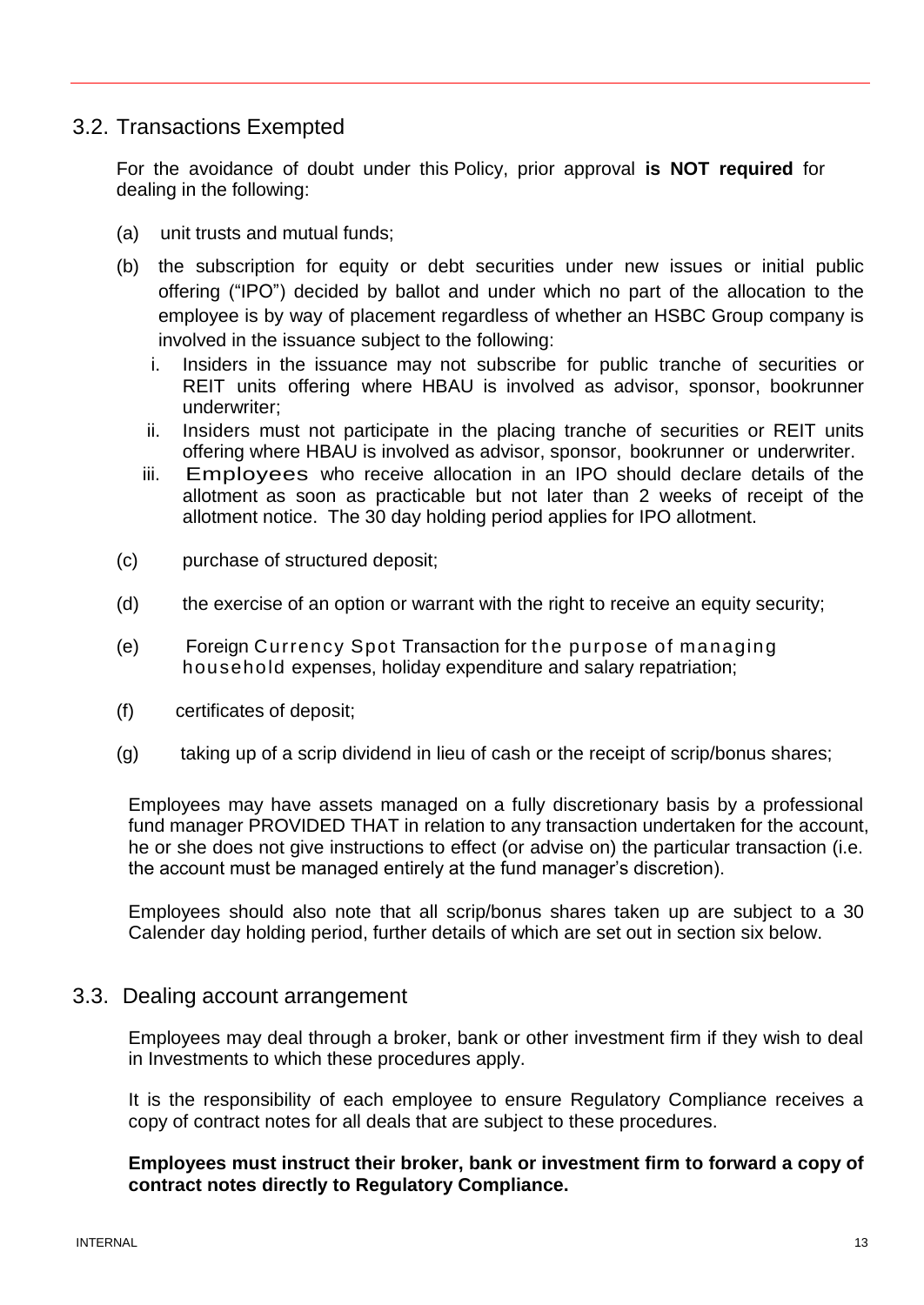#### 3.4. Validity of approved dealing request

<span id="page-14-0"></span>Approval for a Market Price Order request is valid for 24 hours from the time the request is approved. For clarity, if a request is approved at 11am on day one, the approval will expire at 10.59 the next day. If the order is not executed within this time and the employee still wishes to deal, a new approval to deal must be sought.

Approval for Target Price order request is valid for seven Business Days from the day and the time the request is approved. In this type of order, the executed price should be equal to or better than the approved target price; i.e. the shares should be bought at equal or lower price than the approved target price or they should be sold at equal or higher price than the approved target price.

In instances where a Market Price deal is not completed in 24 hours or a Target Price deal is not completed in 7 Business Days, employees must re-apply for approval.

#### <span id="page-14-1"></span>3.5. Authorisation for dealing and dealing procedures

Employees must seek prior approval from the respective Authorised Person (See Appendix 2). In addition, approval must be obtained from the respective Regulatory Compliance Manager supporting their business area. The relevant dealing request form at Appendix 1A, 1B or 1C must be completed and emailed to "PERSONAL ACCOUNT DEALING HBAU/HBAU/HSBC" for formal approval. Where an Authorised Person wishes to deal, prior approval must be obtained from the CEO and Head of FCC and RC.

Employees may only obtain approval from an assigned Authorised Person or alternatively in the Authorised Person's absence, a person delegated by the Authorised Person ('Approved Delegate'). In any case, approval to deal should not be sought from an employee of equivalent or less senior band. Regulatory Compliance will assist in such instances.

Permission to deal may be declined for any reason HBAU deems fit. You must not disclose to anyone that such refusal has occurred.

Shadow dealing (i.e. investment by employees through a nominee company or through another individual) is STRICTLY PROHIBITED.

Following the end of the financial year each employee who falls within the scope of this section must provide a confirmation that:

- a) They are familiar with the obligations under this Policy, and
- b) They have abided by the requirements of this Policy, including obtaining all necessary approvals for any dealing.

#### <span id="page-14-2"></span>3.6. Holding Period

Employees may not sell Investments **within 30 Calendar days of purchase**. A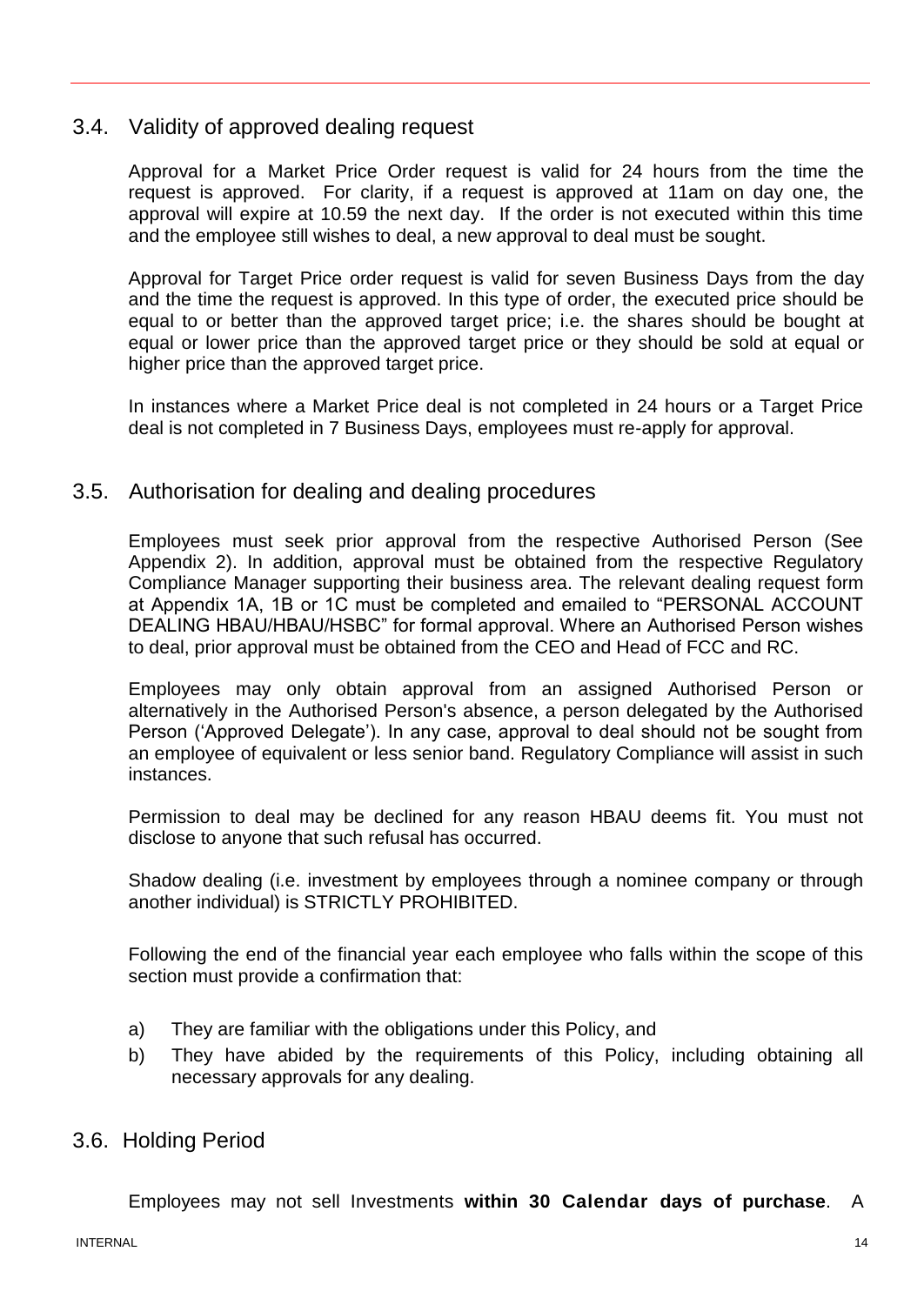derivative transaction may not be used to circumvent this holding period rule. In addition, no dealing in derivatives may take place if the derivative is due to expire within one month of the date of the dealing and a derivative position may not be closed within one month of an opening transaction.

The 30 Calendar Day holding period is NOT applicable to:

- (a) shares, or related securities, acquired as a result of an existing holding or interest (e.g. pursuant to a rights or capitalisation issue on a demutualisation, or the sale of shares acquired through the exercise of an option); and the products which are exempted as detailed in section two above.
- (b) securities subscribed for under new issues decided by ballot where no HSBC Group company is involved as adviser, sponsor, bookrunner or underwriter;

Exceptions to the holding period will be considered on a case by case basis and may be granted under exceptional circumstances such as unanticipated significant change in personal financial circumstance and liquidation of investment portfolio with a security held less than 30 days is required. Employees should consult with their Authorised Person and Regulatory Compliance for dispensation in such circumstances. Approval will not be granted due to poor market performance of securities or other Investments.

Employees must consider the holding period requirement when formulating an investment strategy.